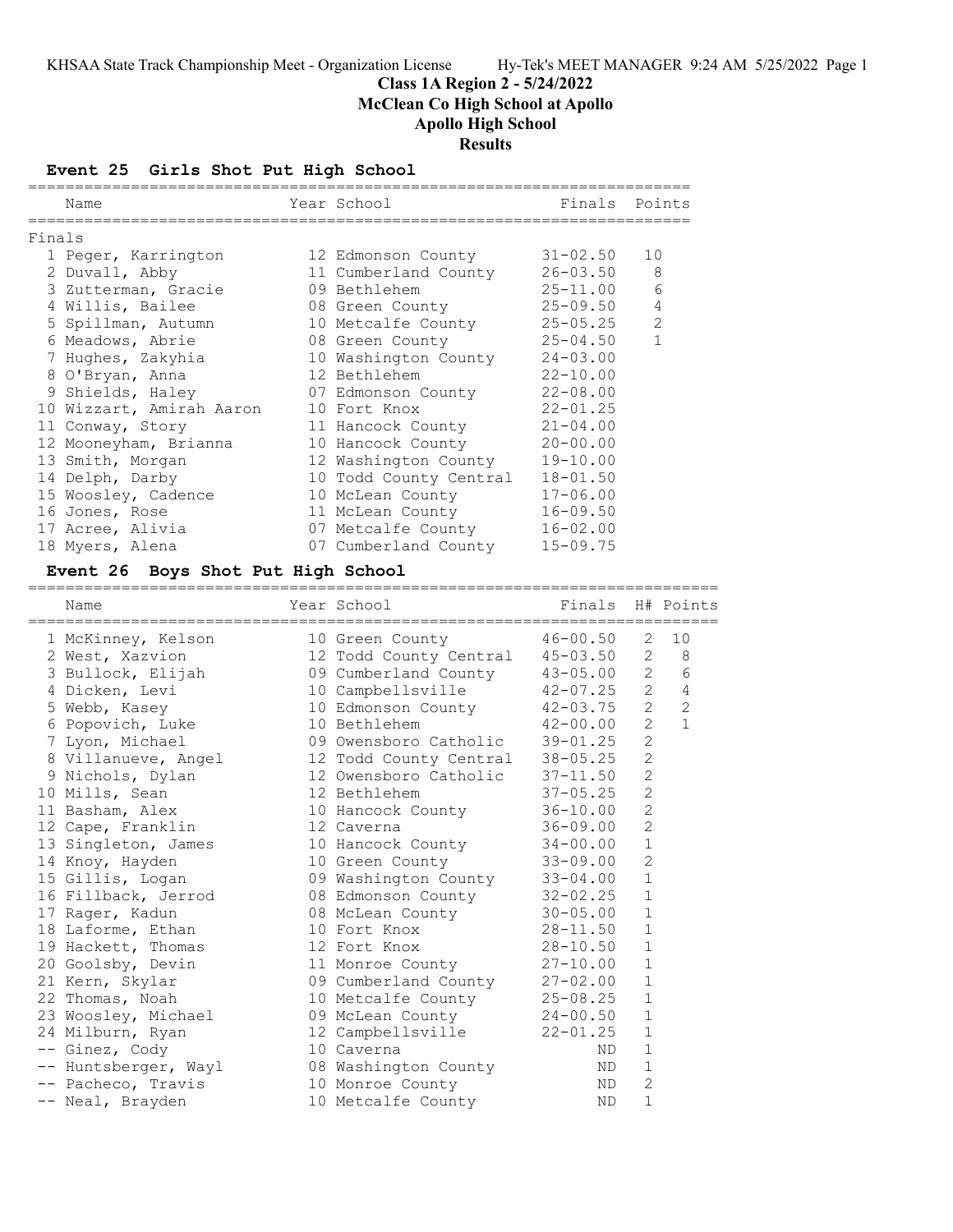**Class 1A Region 2 - 5/24/2022**

**McClean Co High School at Apollo**

**Apollo High School**

# **Results**

## **Event 27 Girls Discus Throw High School**

| ===========<br>Name                    | Year School                                 | Finals                 |                   | H# Points    |
|----------------------------------------|---------------------------------------------|------------------------|-------------------|--------------|
| 1 Peger, Karrington                    | 12 Edmonson County                          | 98-02                  | 2                 | 10           |
| 2 Spillman, Autumn                     | 10 Metcalfe County                          | 87-09                  | $\mathbf{2}$      | $\,8\,$      |
| 3 O'Bryan, Anna                        | 12 Bethlehem                                | J83-11                 | $\overline{2}$    | 6            |
| 4 Wizzart, Amirah Aaron                | 10 Fort Knox                                | J83-11                 | $2^{\circ}$       | 4            |
| 5 Payne, Abby                          | 10 Owensboro Catholic                       | 83-01                  | $\overline{2}$    | 2            |
| 6 Willis, Bailee                       | 08 Green County                             | 79-09                  | 2                 | $\mathbf{1}$ |
| 7 Conway, Story                        | 11 Hancock County                           | $77 - 09$              | $\overline{2}$    |              |
| 8 Shields, Haley                       | 07 Edmonson County                          | $71 - 08$              | $\mathbf{1}$      |              |
| 9 Delph, Darby                         | 10 Todd County Central                      | 68-03                  | 2                 |              |
| 10 Wilburn, Lajayla                    | 09 Cumberland County                        | $67 - 09$              | 1                 |              |
| 11 Zutterman, Gracie                   | 09 Bethlehem                                | 65-08                  | 1                 |              |
| 12 Talbott, Callee                     | 07 Green County                             | $65 - 03$              | 2                 |              |
| 13 Hughes, Zakyhia                     | 10 Washington County                        | 64-00                  | 1                 |              |
| 14 Gaspar, Leilanikai                  | 09 Fort Knox                                | $61 - 09$              | $\overline{c}$    |              |
| 15 Acree, Alivia                       | 07 Metcalfe County                          | $60 - 04$              | 1                 |              |
| 16 Woosley, Cadence                    | 10 McLean County                            | $57 - 00$              | 1                 |              |
| 17 Myers, Alena                        | 07 Cumberland County                        | 56-07                  | 1                 |              |
| 18 Mooneyham, Brianna                  | 10 Hancock County                           | 55-06                  | 1                 |              |
| 19 Chesser, Jana                       | 11 Washington County                        | $52 - 02$              | $\mathbf{1}$      |              |
| 20 Jones, Rose                         | 11 McLean County                            | $39 - 02$              | $\mathbf{1}$      |              |
|                                        |                                             |                        |                   |              |
| Event 28 Boys Discus Throw High School |                                             |                        |                   |              |
| Name                                   | Year School                                 | Finals                 |                   | H# Points    |
| 1 Popovich, Luke                       | 10 Bethlehem                                | 133-04                 | 2                 | 10           |
|                                        |                                             |                        |                   |              |
| 2 McKinney, Kelson                     | 10 Green County                             | 129-10                 | $\overline{2}$    | 8            |
| 3 West, Xazvion                        |                                             | $125 - 05$             | $\mathbf{2}$      | 6            |
|                                        | 12 Todd County Central                      | $124 - 04$             | $2^{\circ}$       | 4            |
| 4 Dicken, Levi                         | 10 Campbellsville                           | 119-09                 | $\overline{2}$    | 2            |
| 5 Villanueve, Angel                    | 12 Todd County Central<br>10 Green County   | $110 - 06$             | $\overline{2}$    | $\mathbf{1}$ |
| 6 Knoy, Hayden                         | 12 Bethlehem                                | 110-03                 | $\overline{2}$    |              |
| 7 Mills, Sean                          |                                             | $108 - 07$             | $\mathbf{2}$      |              |
| 8 Shaw, Matt                           | 12 Edmonson County<br>10 Owensboro Catholic | $107 - 01$             | 2                 |              |
| 9 Frey, Luke<br>10 Bullock, Elijah     |                                             | 106-09                 | $\mathbf{2}$      |              |
| 11 McCombs, Austin                     | 09 Cumberland County<br>10 Edmonson County  | $102 - 04$             | 2                 |              |
|                                        | 12 Fort Knox                                | $102 - 00$             | 1                 |              |
| 12 Hackett, Thomas                     | 12 Owensboro Catholic                       | $98 - 08$              | $\mathbf{2}$      |              |
| 13 Mitchell, Sam                       |                                             | $98 - 06$              | $\mathbf 1$       |              |
| 14 Baxter, Brayden                     | 09 Monroe County                            | $98 - 02$              | 1                 |              |
| 15 Singleton, James                    | 10 Hancock County                           |                        | 2                 |              |
| 16 Pacheco, Travis                     | 10 Monroe County                            | $93 - 04$              | 1                 |              |
| 17 Flemming, Andrew                    | 10 Metcalfe County                          | $88 - 00$              | 1                 |              |
| 18 Embry, Aiden                        | 09 Hancock County                           | $87 - 03$<br>$87 - 00$ | $\mathbf 1$       |              |
| 19 Gillis, Logan                       | 09 Washington County<br>10 Fort Knox        | $65 - 05$              | 1                 |              |
| 20 Laforme, Ethan                      |                                             | $53 - 06$              | 1                 |              |
| 21 Rager, Kadun                        | 08 McLean County                            |                        |                   |              |
| 22 Kemper, Kaiden                      | 09 McLean County                            | $49 - 02$              | 1                 |              |
| -- Beaty, Ashton                       | 10 Cumberland County                        | ND                     | 1<br>1            |              |
| -- Huntsberger, Wayl                   | 08 Washington County                        | ND                     |                   |              |
| -- Cape, Franklin<br>-- Ginez, Cody    | 12 Caverna<br>10 Caverna                    | ND<br>ND               | $\mathbf{2}$<br>1 |              |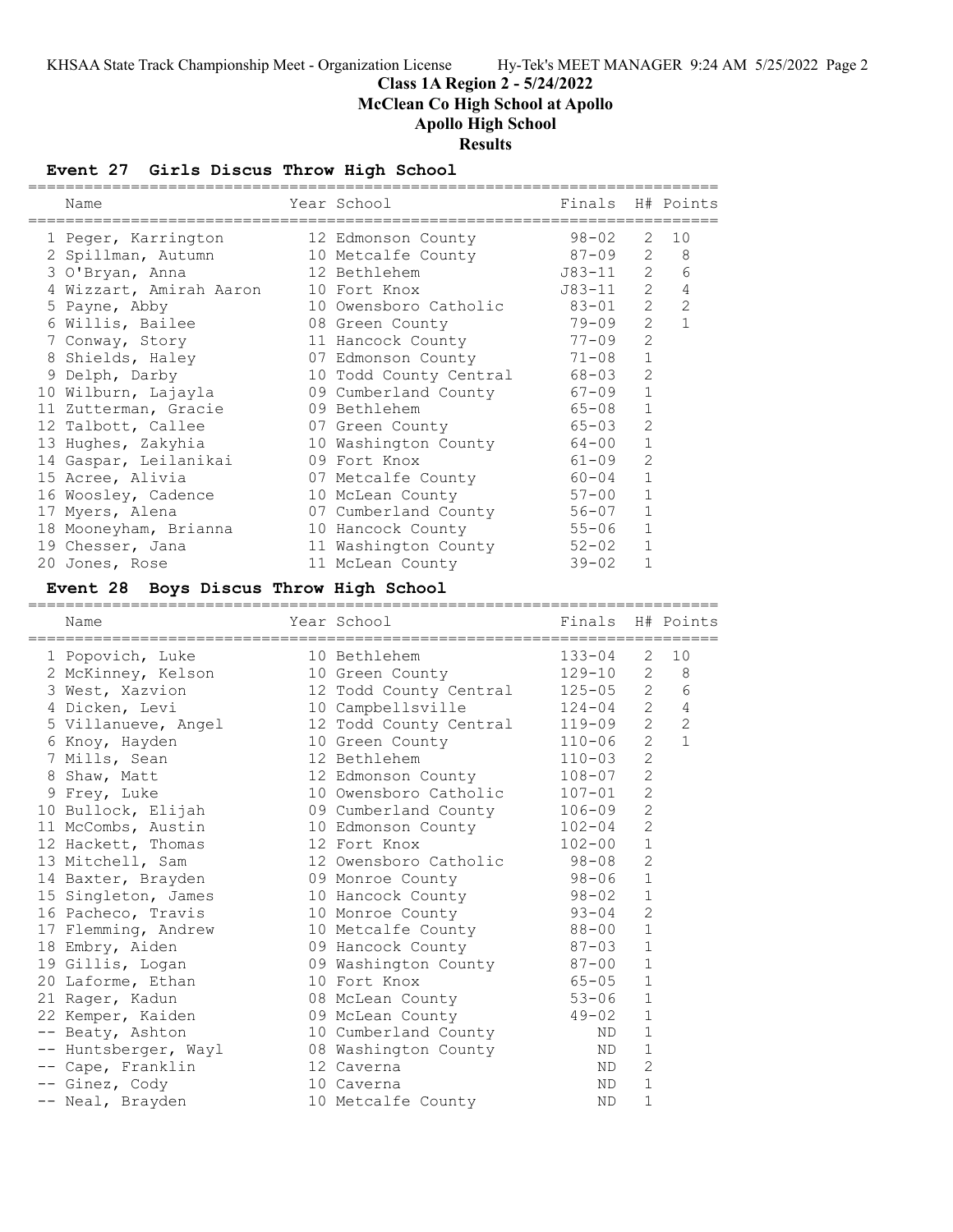#### **Class 1A Region 2 - 5/24/2022**

**McClean Co High School at Apollo**

#### **Apollo High School**

#### **Results**

**....Event 28 Boys Discus Throw High School**

-- Milburn, Ryan 12 Campbellsville ND 1

### **Event 29 Girls Long Jump High School**

| Name                     | Year School           |              | Finals Points  |
|--------------------------|-----------------------|--------------|----------------|
| 1 Rice, Kashlynn         | 11 McLean County      | 15-03.75     | 10             |
| 2 Garmon, Hailee         | 11 Monroe County      | 14-04.00     | 8              |
| 3 Staples, Carol         | 12 Owensboro Catholic | $14 - 01.50$ | 6              |
| 4 Dowlen, Anastasia      | 12 Russellville       | $13 - 08.75$ | 4              |
| 5 Creason, Amelia        | 11 Green County       | $13 - 05.50$ | $\overline{2}$ |
| 6 Shively, Makyla        | 08 Green County       | $13 - 03.00$ | $\mathbf{1}$   |
| 7 Miles, Ashlyn          | 09 Bethlehem          | $13 - 01.25$ |                |
| 8 Clayton, Kensey        | 10 Bethlehem          | $12 - 08.50$ |                |
| 9 Compton, Christina     | 11 Edmonson County    | $12 - 05.50$ |                |
| 9 White, Emma            | 11 Edmonson County    | $12 - 05.50$ |                |
| 11 Gordon, Kaprice       | 10 Russellville       | $12 - 03.75$ |                |
| 12 Jones, Sarah          | 10 Fort Knox          | $11 - 07.25$ |                |
| 13 Froedge, Riley        | 09 Metcalfe County    | $11 - 02.25$ |                |
| 14 Nevitt, Julianna      | 10 Hancock County     | $10 - 10.75$ |                |
| 15 Troutman, Ellie       | 08 McLean County      | $10 - 01.50$ |                |
| -- Wizzart, Amirah Aaron | 10 Fort Knox          | ND           |                |
| -- Slinker, Amelia       | 07 Metcalfe County    | ND           |                |
|                          |                       |              |                |

#### **Event 30 Boys Long Jump High School**

========================================================================== Name Year School Finals H# Points ========================================================================== 1 Taylor Jr, Lionel 12 Fort Knox 20-02.25 2 10 2 Pacheco, Travis 10 Monroe County 19-09.50 1 8 3 Alderson, Devan 12 Metcalfe County 19-05.75 2 6 4 Durbin, Bryce 12 McLean County 19-01.25 2 4 5 Hemingway, Jason 12 Fort Knox 19-00.50 2 2 6 Estes, Mason 10 Metcalfe County 18-09.00 2 1 7 Brewer, David 11 Edmonson County 18-02.25 2 8 Basham, Alex 10 Hancock County 17-11.50 2 9 Smith, Martaveous 10 Bethlehem 17-06.50 2 10 Millay, Edwin 12 McLean County 17-06.25 2 11 Vicari, Camren 10 Campbellsville 17-05.50 2 12 Sheffield, Tate 11 Monroe County 17-01.00 1 13 Bishop, Jake 10 Green County 16-06.25 2 14 Furman, Jadan 11 Campbellsville 16-02.00 2 15 Garmon, Silas 11 Cumberland County 15-09.00 1 16 Woodward, Cameron 08 Owensboro Catholic 15-03.75 1 17 Wathen, Braydon 11 Hancock County 15-03.00 1 18 Wheelock, Cameron 11 Todd County Central 15-02.00 1 19 Anderson, Sam 09 Cumberland County 14-07.25 1 20 Maxey, Malachi 09 Caverna 12-06.50 1 21 Waggoner, LaDarius 09 Caverna 11-07.00 1 22 Cheser, Brandon 08 Washington County 10-06.50 1 -- Byrd, Jayren 09 Russellville ND 1 -- Franich, Landon 09 Edmonson County ND 2 -- Ballard, Isaiah 10 Bethlehem ND 1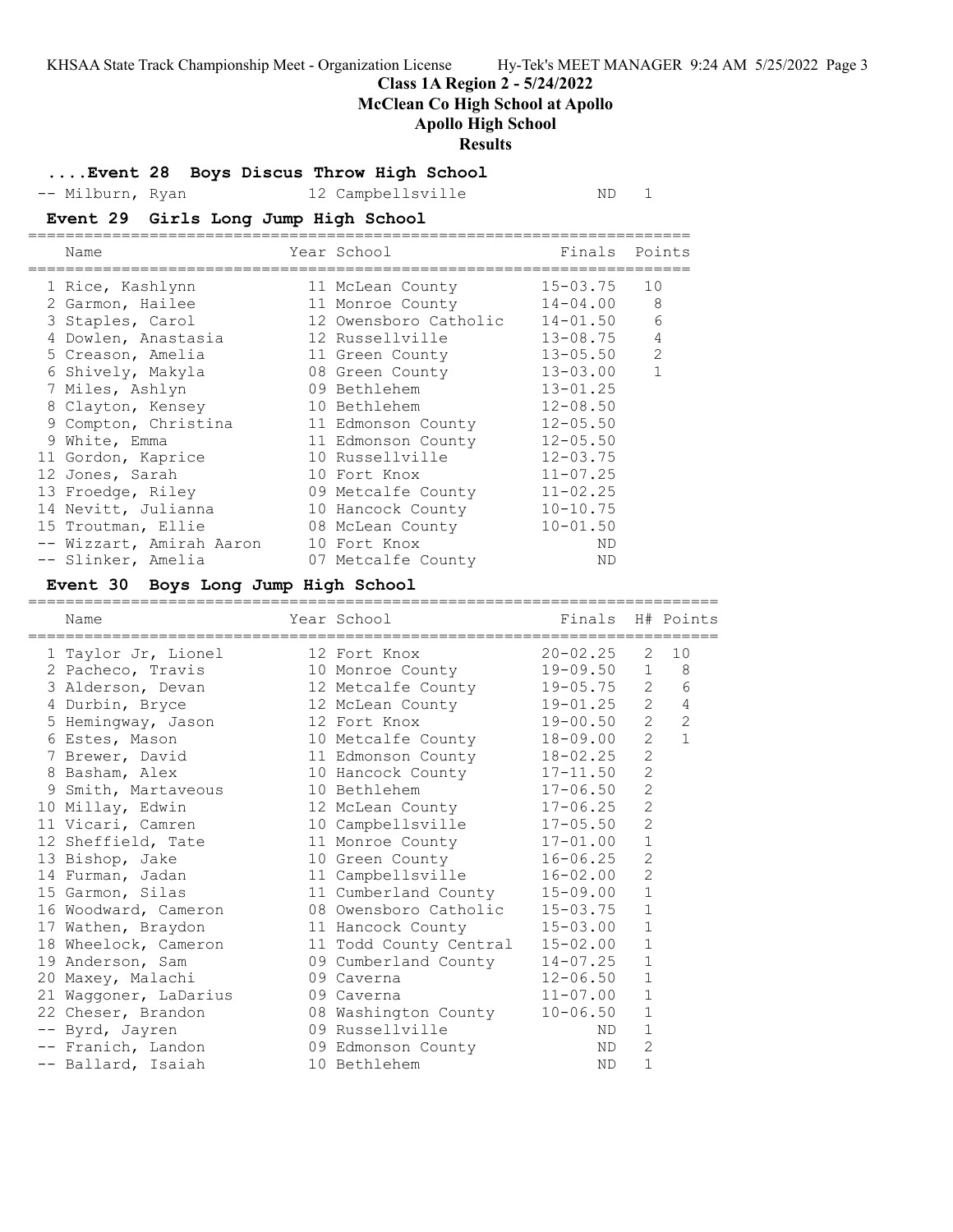#### **Class 1A Region 2 - 5/24/2022 McClean Co High School at Apollo**

**Apollo High School**

## **Results**

#### **Event 31 Girls Triple Jump High School**

| Name                | Year School           | Finals Points   |               |
|---------------------|-----------------------|-----------------|---------------|
| 1 Staples, Carol    | 12 Owensboro Catholic | $30 - 11.50$    | 10            |
| 2 Jones, Sarah      | 10 Fort Knox          | $30 - 00.00$    | 8             |
| 3 Emmons, Emma      | 08 Green County       | $29 - 08.75$    | 6             |
| 4 Purvis, Brianna   | 12 Green County       | $29 - 00.75$    |               |
| 5 White, Emma       | 11 Edmonson County    | $26 - 10.25$    | $\mathcal{P}$ |
| 6 Willoughby, Rainy | 09 McLean County      | $23 - 06.00$    |               |
| 7 Slinker, Amelia   | 07 Metcalfe County    | $22 - 05.00$    |               |
| 8 Froedge, Riley    | 09 Metcalfe County    | $21 - 03.00$    |               |
| 9 Massey, Abbigail  | 07 McLean County      | $20 - 0.5$ , 00 |               |
|                     |                       |                 |               |

#### **Event 32 Boys Triple Jump High School**

=======================================================================

| Name                 | Year School           | Finals       | Points |
|----------------------|-----------------------|--------------|--------|
| 1 Leggette, Allston  | 11 Fort Knox          | $40 - 02.50$ | 10     |
| 2 Hemingway, Jason   | 12 Fort Knox          | $39 - 03.00$ | 8      |
| 3 Bale, Gage         | 09 Green County       | 38-11.50     | 6      |
| 4 Ballard, Isaiah    | 10 Bethlehem          | $36 - 02.50$ | 4      |
| 5 Woodward, Cameron  | 08 Owensboro Catholic | 35-06.00     | 2      |
| 6 Furman, Jadan      | 11 Campbellsville     | $35 - 05.00$ |        |
| 7 Basham, Alex       | 10 Hancock County     | $34 - 10.75$ |        |
| 8 Alderson, Devan    | 12 Metcalfe County    | $33 - 11.75$ |        |
| 9 Estes, Mason       | 10 Metcalfe County    | $33 - 04.00$ |        |
| 10 Johnson, Jaron    | 07 Campbellsville     | $32 - 09.75$ |        |
| 11 Davis, Braiden    | 09 McLean County      | $32 - 02.50$ |        |
| 12 Prunty, Jarrett   | 12 Edmonson County    | $31 - 05.00$ |        |
| 13 Garmon, Silas     | 11 Cumberland County  | $30 - 05.00$ |        |
| 14 Wathen, Braydon   | 11 Hancock County     | $29 - 10.75$ |        |
| 15 Anderson, Sam     | 09 Cumberland County  | $27 - 10.50$ |        |
| 16 Galloway, Jackson | 08 McLean County      | $27 - 10.25$ |        |

#### **Event 33 Girls High Jump High School**

| Name                    | Year School        | Finals Points |                |
|-------------------------|--------------------|---------------|----------------|
| 1 Spillman, Autumn      | 10 Metcalfe County | $J4 - 06.00$  | 10             |
| 2 Turner, Ansley Ova    | 08 Monroe County   | $J4 - 06.00$  | - 8            |
| 3 Renfrow, Emma         | 12 Green County    | $J4 - 04.00$  | 6              |
| 4 Miles, Ashlyn         | 09 Bethlehem       | $J4 - 04.00$  | $\overline{4}$ |
| 5 Streeval, Chloe       | 08 Green County    | $J4 - 02.00$  | 1.50           |
| 5 Wizzart, Amirah Aaron | 10 Fort Knox       | $J4 - 02.00$  | 1.50           |
| 7 Gaspar, Leilanikai    | 09 Fort Knox       | $J4 - 02.00$  |                |
| 8 Ross, Isabella        | 08 Hancock County  | $J4 - 02.00$  |                |
| 9 Jones, Ashtyn         | 10 Bethlehem       | $J4 - 00.00$  |                |
| -- Hawkins, Cloey       | 08 Monroe County   | NΗ            |                |
| -- Williams, Alyssa     | 09 Metcalfe County | NΗ            |                |

#### **Event 34 Boys High Jump High School**

| Name              |  | Year School        | Finals Points |  |
|-------------------|--|--------------------|---------------|--|
| 1 Franich, Landon |  | 09 Edmonson County | J5-10.00 10   |  |